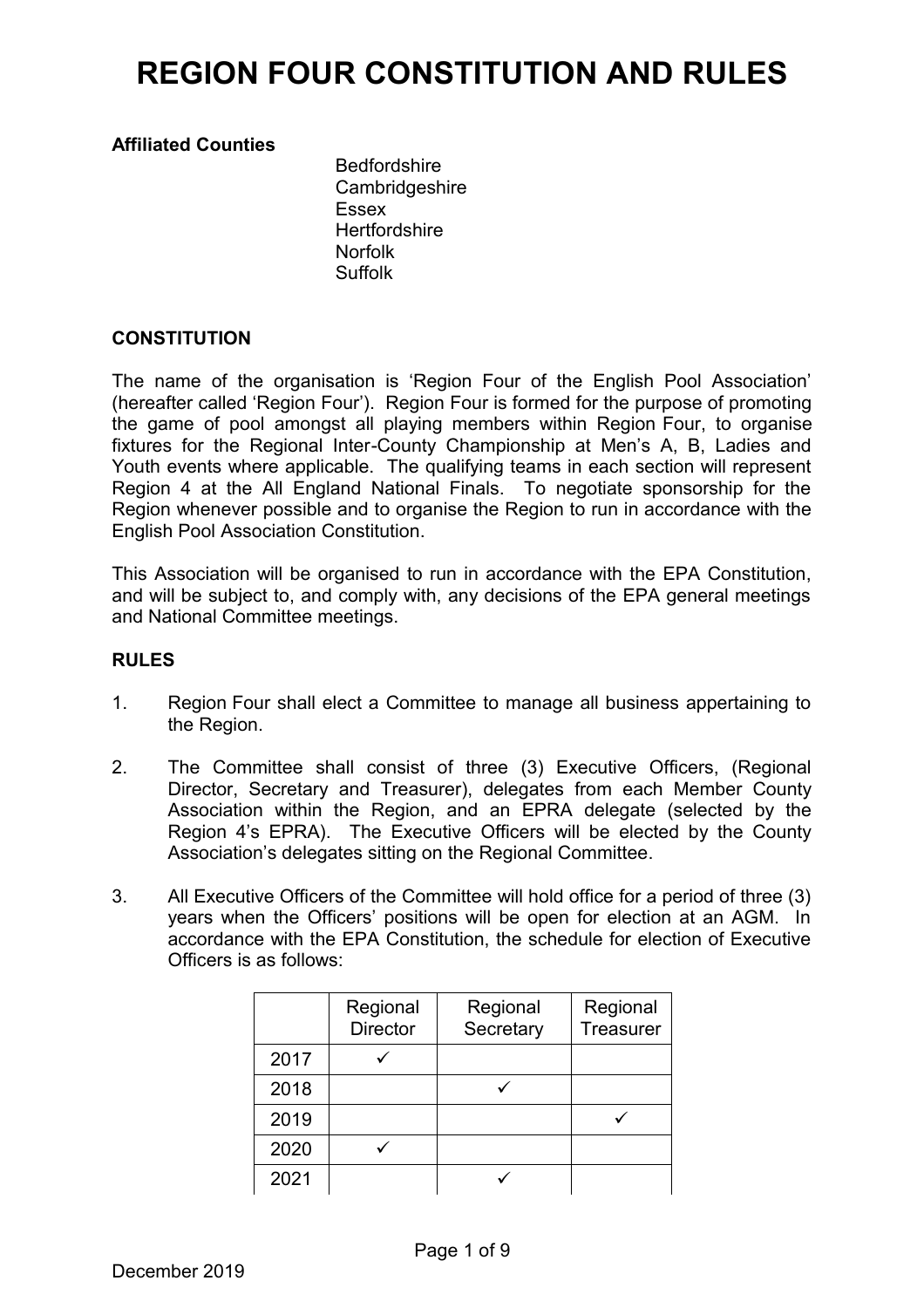|           | Regional<br><b>Director</b> | Regional<br>Secretary | Regional<br>Treasurer |  |
|-----------|-----------------------------|-----------------------|-----------------------|--|
| 2022      |                             |                       |                       |  |
| 2023      |                             |                       |                       |  |
| 2024      |                             |                       |                       |  |
| 2025      |                             |                       |                       |  |
| and so on |                             |                       |                       |  |

All retiring members will be eligible to stand for re-election. The Committee is to appoint any other member of the Committee to stand for any post that may become vacant.

- 4. The Committee shall have the authority to make any decision that, in their opinion, is deemed necessary or beneficial to its members, excluding the alteration of the Constitution other than at an AGM or EGM.
- 5. The Committee shall have the right to alter any fixture or advertisement they may decide necessary. Playing rules may only be altered subject to a Directive from the EPA.
- 6. That the Quorum for holding a Regional meeting be one (1) officer plus delegates from three (3) member Counties. If a County cannot send a delegate to these meetings, they must notify the Regional Director or Secretary at least twenty-four (24) hours before the meeting of their intention not to attend. If a quorum cannot be reached, the Regional Director or Secretary should contact the other County Associations stating the meeting is cancelled. Failure to comply, the Region will pay £10 to each County Association not notified.
- 7. An officer may represent their County Association at ordinary regional meetings, but not at an AGM or EGM.
- 8. Three member County Associations can call an emergency meeting of the Region after giving at least seventy-two (72) hours' notice in writing and the reason they require the meeting, to all other members of the Regional Committee.

### **MEMBERSHIP**

- 9. Membership to the Region is open to all County Associations within the Regional boundaries subject to them being in full membership of the English Pool Association.
- 10. The affiliation fee and due date for payment to Region Four will be arranged at the AGM every year. Any County Association not paying their affiliation fee by the due date will have to pay an additional fee of £50. Any member not paying their fee within twenty (20) days of them becoming due may be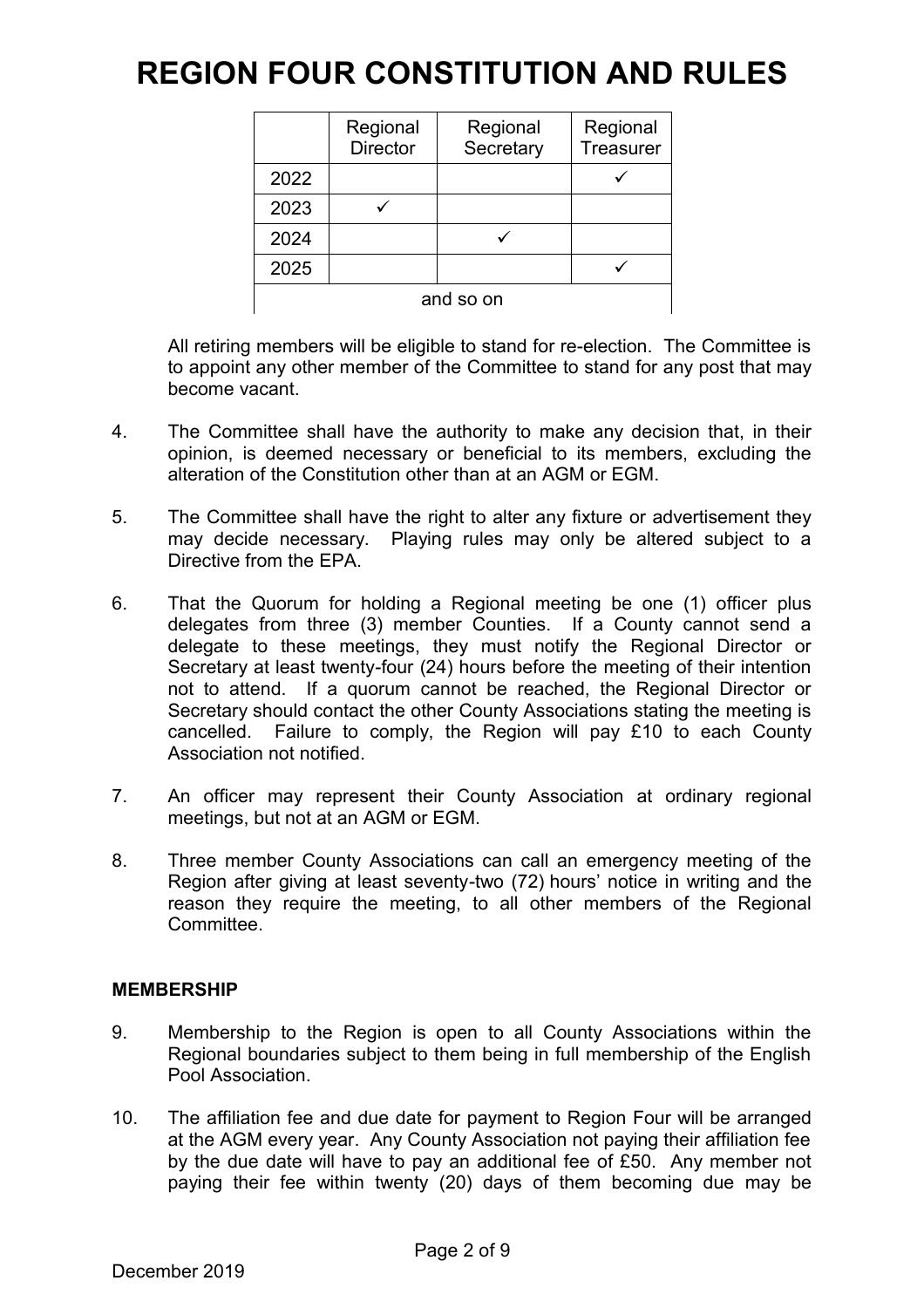deemed to have resigned their membership and may be refused all benefits formally accorded to them.

- 11. The Committee reserves the right to refuse membership to any league or individual person, for any reason they deem to be injurious or harmful to Region Four.
- 12. Each County Association in the Region will forward a directory of their County Officials and Affiliated Leagues with their affiliation fee each year. A period of grace of 20 days will be given. (It is the duty of the County Associations to notify the Secretary as and when any changes occur.) A fine of £25 may be charged to any County not providing this information to the Regional Secretary, without good reason.

### **BENEFITS**

- 13. Only fully paid up members will be eligible to enter any closed competitions organised by Region Four.
- 14. Any member will have the right to use all legal and technical advice available to Region Four, subject to the approval of the Committee.
- 15. All monies held by Region Four will, after deduction of managerial expenses, be used for the benefit of all members.
- 16. Any member may request the Region to mediate in any dispute they may have with any other member of Region Four and the Region's disciplinary procedure will be used.
- 17. Any member has the right to ask Region Four to negotiate on their behalf for sponsorship. Region Four will endeavour to negotiate the highest possible amount for their members.

### **COUNTY DELEGATES**

- 18. Each County Association in full membership to the Region will elect up to two (2) delegates from their County Association Committee, to sit on the Regional Committee.
- 19. A delegate may continue to represent their County at ordinary meetings but not at an AGM/EGM.

### **FINANCE**

20. The Treasurer, together with the Region Four Committee, shall be responsible for all finances. The Bank Mandate shall be two (2) from three (3) signatures (Regional Director, Secretary and Treasurer). The two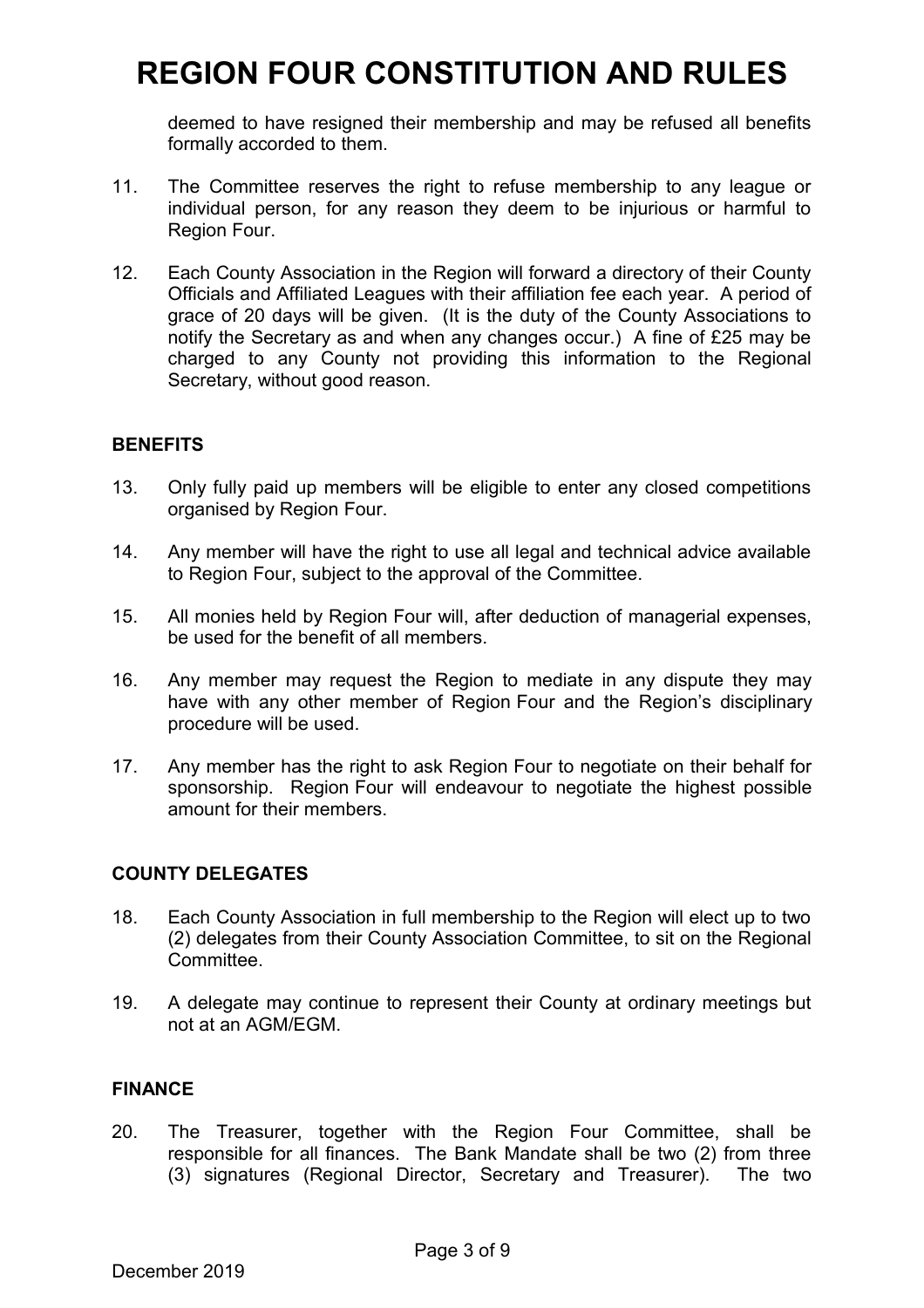signatures on the cheque must be other than the person in receipt of the said cheque. The Treasurer will check all income and expenditure accounts for payment and at all times observe correct banking procedures. All expenses to be vetted by the Committee.

- 21. The Treasurer will provide a proper balance sheet at least two (2) weeks before each AGM.
- 22. All fees, fines and charges from the Region to member Counties are not due for payment until they have been invoiced. Once invoiced, payment must be made within 28 days.
- 23. The amounts of any fines payable will be reviewed annually at the Annual General Meeting.
- 24. Regional Membership fee will not be charged to any player who is eligible to play for the youth section, no matter what team they are actually playing for. However, the EPA may charge a membership fee for youths.
- 25. Qualifying teams for Yarmouth winning the Region's A, B, Ladies, Seniors, Under 23s and Juniors sections, may receive a cash figure as set at the AGM.

### **DISCIPLINE**

- 26. The Committee reserve the right to suspend, fine or expel any member/team/league or County Association, for any breach of these rules or any rules that the Region makes in the future or for any act deemed by the Region to have brought Region Four into disrepute. Any member/team/league or County Association accused of any offence against Region Four will be afforded every opportunity to defend themselves or explain their conduct either in writing or in person to the Committee or at a disciplinary meeting of the Region..
- 27. Any player/team/league or County Association, who is expelled from the Region may not enter any competition organised by Region Four until the member/team/league or County Association has been re-admitted by the Region.
- 28. Any member County Association who expels a member/team or league must notify the Region in writing, giving the offender(s) particulars and the reason for expulsion.
- 29. Any member/league/team or County Association expelled from Region Four will forfeit the whole of their subscription paid for that year and any other rights and benefits formally accorded to them.
- 30. The Region will form a committee to hear cases of discipline.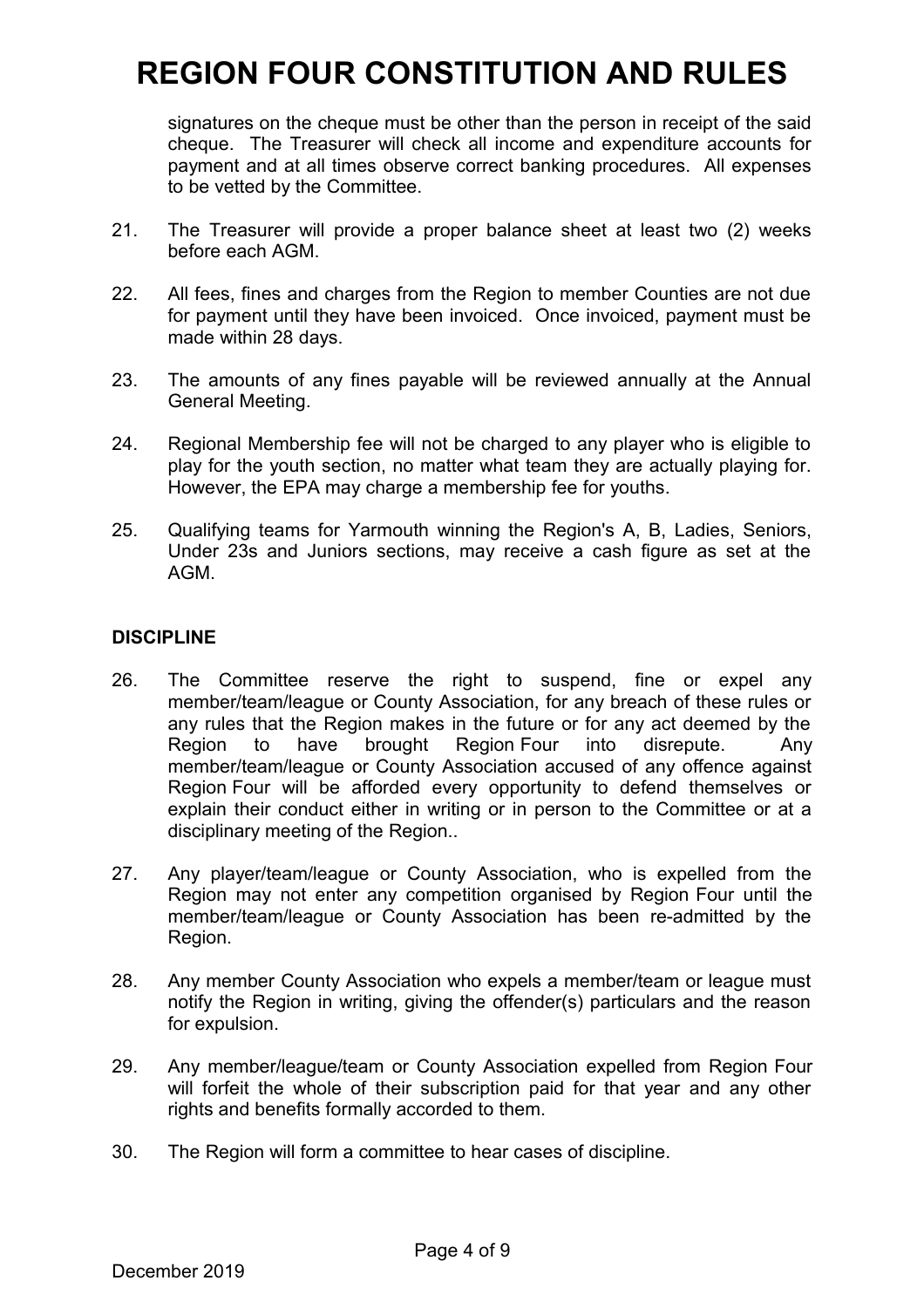- 31. The Region will also form a sub-committee to hear cases of appeals, against original Regional decisions.
- 32. The Region will only deal with disciplinary cases if either or both of the following applies:

(a) the Region suspends a member/team/league or County Association; AND/OR

(b) if the Region is asked to make a decision, after the case has been heard by the County Association concerned and the member/team or league refuses to accept their decision.

### **DISCIPLINARY PROCEDURE**

- 33. The Region will form a committee to hear cases of discipline. This committee will be three (3) delegates sitting on the Regional committee, and one (1) officer from the Regional Committee who is independent of the case being heard. The Officer will chair this committee.
- 34. The procedure is that the member/team/league or County Association will be written to, stating the complaint, the date of the hearing, the time of the hearing, and inform the member/team/league or County Association that they will be allowed to speak about the offence/incident, plus bring two (2) witnesses with them to speak. The Region will be allowed two (2) witnesses as well.
	- (a) the Chairman will open the meeting; ask the Region to state its case against the party, then ask the offending party to reply, each party will leave the meeting after giving evidence.
	- (b) the Chairman will ask the disciplinary committee to make a decision and at the end of the case, will tell the offending party of the decision. The Chairman must also tell the offending party about their right of appeal. The Chairman must write to the party concerned informing them in writing of the decision and the time in which an appeal must be lodged (seven (7) days from the date the letter was posted). The letter will be despatched Registered Post.
- 35. The appeals procedure is that the remaining two (2) officers and the rest of the County delegates who did not sit on the disciplinary committee will hear the appeal. No person involved with the case can sit on this committee. If there is not three (3) persons hearing the appeal, then a County Association not involved will be asked to produce a further delegate.
	- (a) One (1) officer will chair the hearing. Constitution 33 will then start again. If the decision is the same, the Chairman will inform the party concerned about their rights of appeal to the EPA and furnish them with the National Secretary's address, again stating the time of appeal (seven (7) days from the date on the letter - the letter will be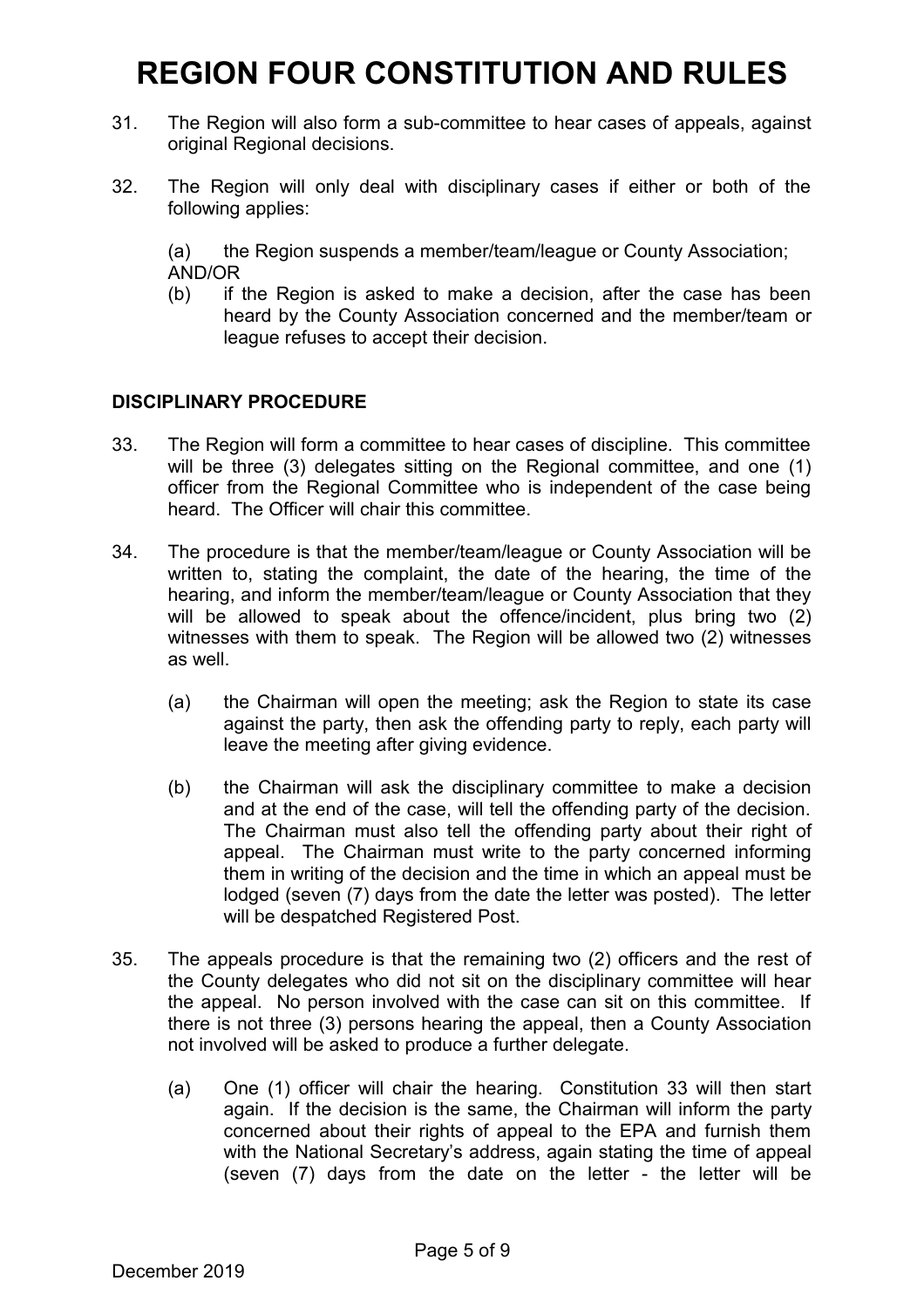despatched Registered Post). A copy of the minutes of the meeting will be forwarded to the National Secretary.

36. Unless overturned by an appeal committee, a suspension of a member/team/league or County Association can only be lifted by the party who implemented it.

#### **GENERAL MEETINGS**

- 37. An Annual General Meeting will be held by Region Four, at which the election of the officials will be held and when any member can charge the Committee to give full account of any action taken by the Committee. Any member wishing to add any item to the agenda, must notify the Secretary at least 21 days before the AGM.
- 38. Any alteration to the Constitution or General Rules can only be done by a majority vote in favour at an Annual General Meeting or Extra-Ordinary General Meeting (21 days' notice).
- 39. That at least one (1) delegate from each member County should be present at all Regional meetings. Failure to attend will result in a fine of £25 being imposed.

### **VOTING**

- 40. Ordinary Meetings Each County is entitled to one vote. Officers are not entitled to a vote. However, officers may represent their County Association at ordinary regional meetings and cast a vote on their behalf. In the event of a tied vote, the Regional Director will have the casting vote.
- 41. Annual General Meetings/Extra-Ordinary General Meetings Each County is entitled to one vote. Officers may not represent their County Association at an AGM or EGM Officers are not entitled to a vote. In the event of a tied vote, the Regional Director will have the casting vote.

### **REFEREES**

- 42. The referee's delegate sitting on the Regional Committee must be a fully registered referee with the English Pool Referees' Association and elected to the position by the Regional Referees' Committee. He/she will report on all referee business during the Regional agenda.
- 43. The referee's delegate is responsible for the co-ordination of referee's requirement at Regional events.
- 44. The Region will encourage the training of referees so that they may gain the highest standards possible. Any person wishing to officiate at any event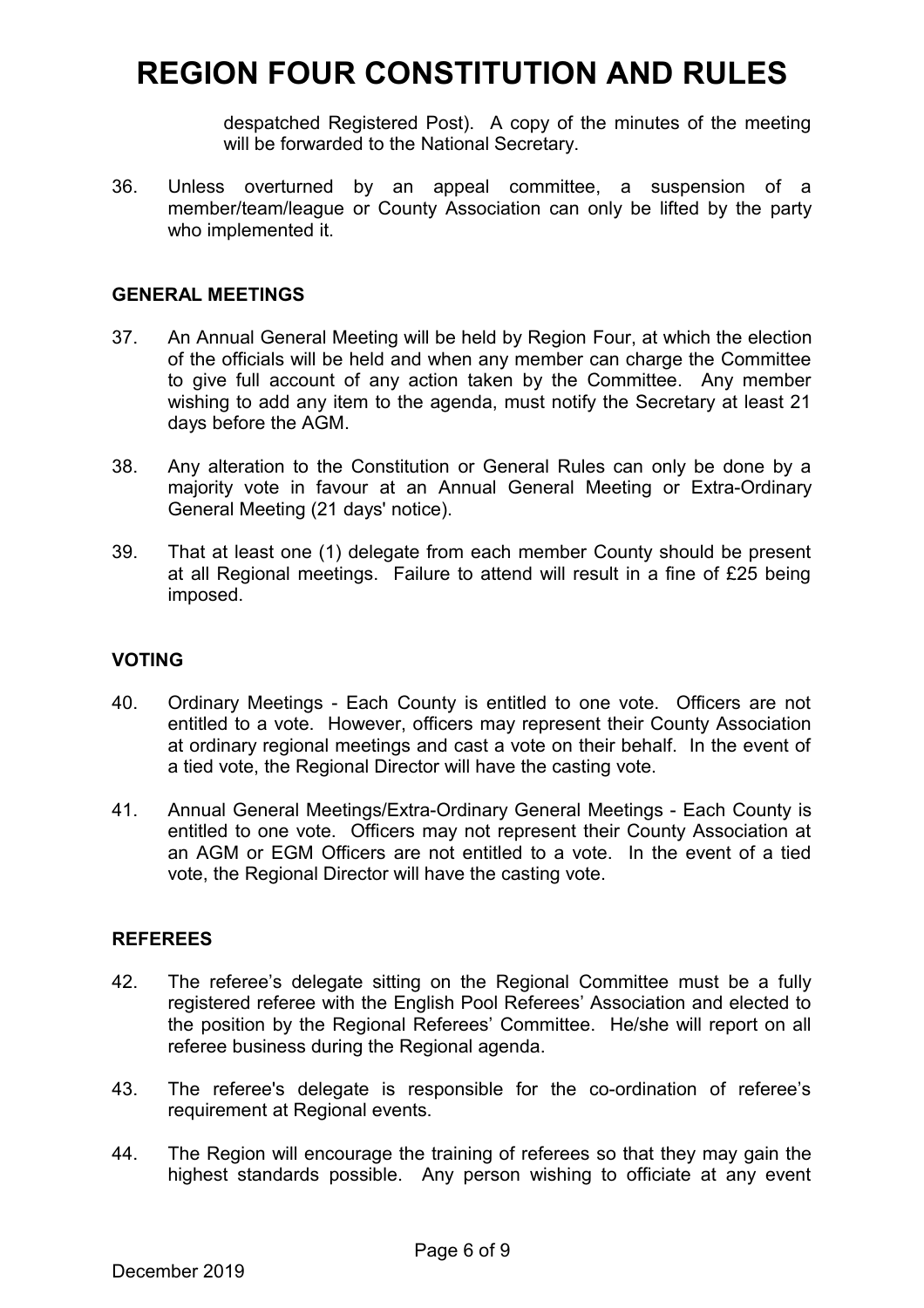organised by the Region must first pass the official examination set by the EPRA.

### **EPA REPRESENTATION**

- 45. Two delegates from Region Four (one to be the Regional Director) are required to attend EPA meetings to give a full report to the EPA concerning activities in Region Four and on return to give a report to the Regional meeting.
- 46. It is the duty of the Region Four Delegate to report back to the Region Four Committee detailing the points covered in any meetings of the National Committee.

#### **GENERAL RULES**

- 47. All members should endeavour at all times to play rules as agreed at the Region Four AGM.
- 48. All leagues/teams will be responsible for keeping a register of all their registered players. The Committee will have the right to examine any register after giving notice of their intention to do so.
- 49. Region Four will endeavour to reimburse all reasonable expenses incurred by any member of the Committee while conducting any business on behalf of Region Four, after first being approved by the Committee.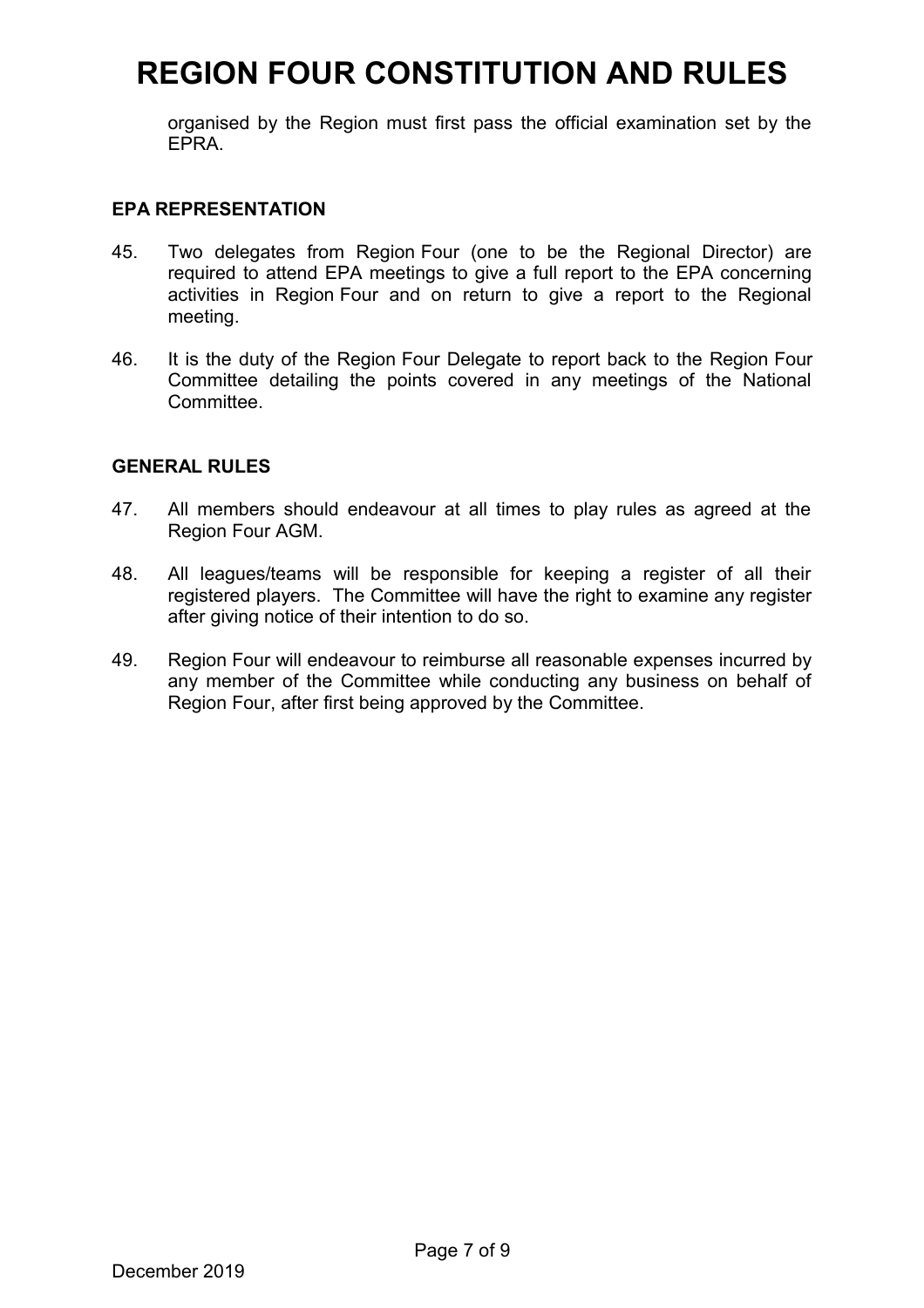## **REGION FOUR CURRENT RULES FOR COUNTY MATCHES**

In addition to the EPA National Inter-County Competition Format and Rules as set out in the EPA Constitution dated 6 June 1999 (Section 12, Pages 1-3), the following Rules for County matches will also apply:

- 1. Matches **CANNOT** be postponed without penalty, unless extreme circumstances prevail.
- 2. Notice of proposed postponements/cancellation must be received by the Regional Secretary and the opposing team, at least 4 days prior to the match date, giving full reasons for postponement/cancellation. Notice should be confirmed in writing.
- 3. If reasons for postponement/cancellation are accepted, then the opposing team shall give two choices of dates to the postponing team. Both dates shall be within 28 days of the original match date and before the next County match date or as agreed by the Region 4 Committee.
- 4. Penalties for late postponement/cancellation the postponing/cancelling County shall pay a fine of £50 per team postponing/cancelling to the nonoffending County up to a maximum of £150 for any one match as a contribution towards any expenses/inconvenience caused by the postponement/cancellation.
- 5. The Inter-County fixture list introduced in 1997 be adopted so that, as much as possible, counties play alternatively home and away. Fixture positions are rotated in the fixture list by one position each season until after the sixth season they return to their initial position and the cycle starts again.
- 6. All venues should endeavour to provide the following:
	- (a) room for spectators without encroaching on the playing area.
- 7. Complaints should be written on the back of the result sheets and signed by both captains, whether in agreement or not. Regional Director/Regional Secretary shall investigate the complaint and report their proposals to the full Regional Committee.
- 8. Results and team sheets must be supplied to the Results Co-ordinator(s) within 48 hours of the match by the home County. Any County failing to comply with these requirements will be fined £10
- 9. Unless mutually agreed between the County Secretaries, matches should start at: Seniors, Under 23s – 10.30am Men's A, Men's B, Ladies, Juniors - 1pm